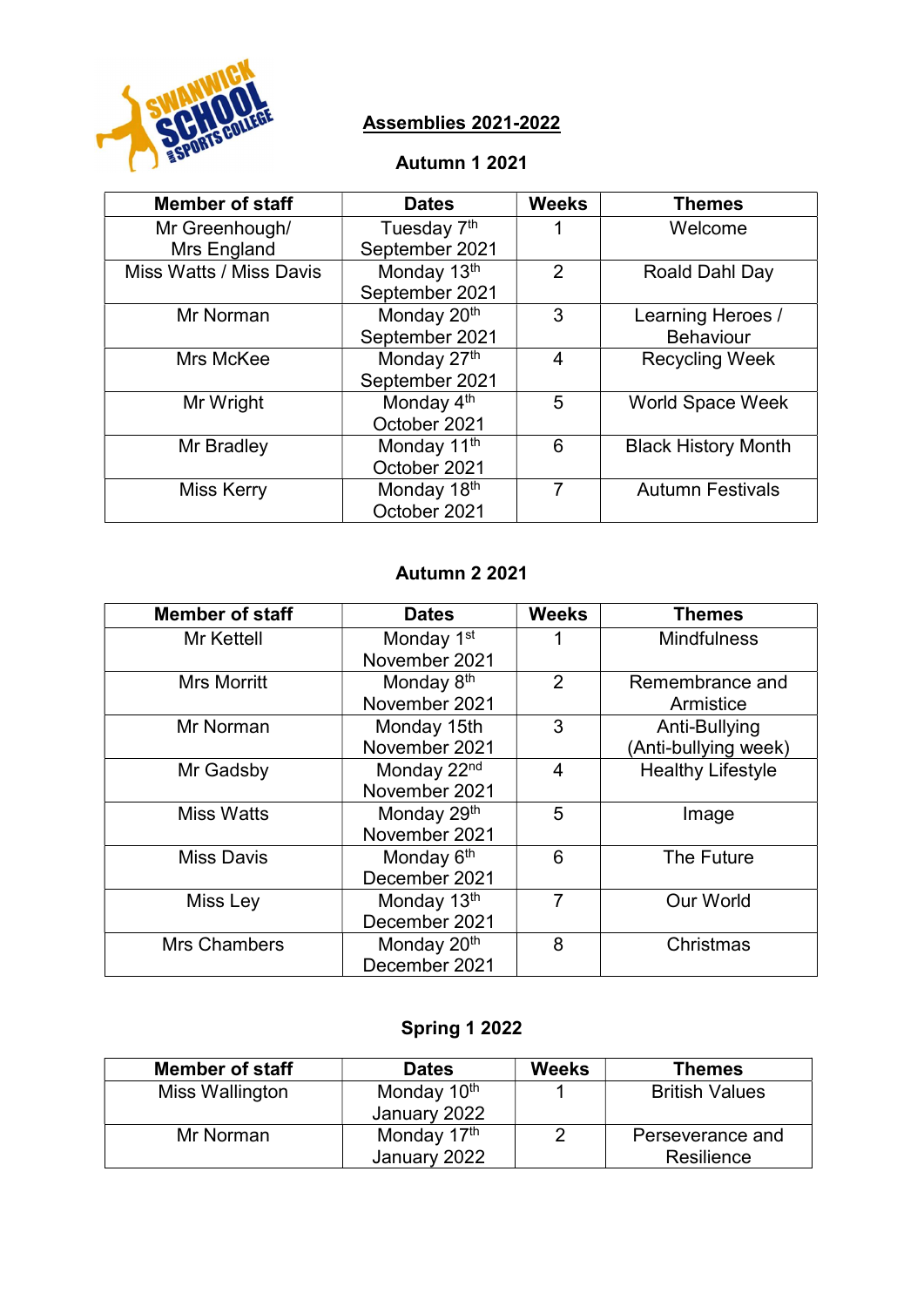| Mr Kettell        | Monday 24th             | 3 | Meaning/Purpose                     |
|-------------------|-------------------------|---|-------------------------------------|
|                   | January 2022            |   |                                     |
| <b>Miss Kerry</b> | Monday 31 <sup>st</sup> | 4 | <b>Chinese New Year</b>             |
|                   | January 2022            |   | (1 <sup>st</sup> February)          |
| Mrs McKee         | Monday 7 <sup>th</sup>  | 5 | Safer Internet                      |
|                   | February 2022           |   | (Safer Internet Day 8 <sup>th</sup> |
|                   |                         |   | February)                           |
| <b>Miss Watts</b> | Monday 14th             | 6 | <b>Mental Health</b>                |
|                   | February 2022           |   | (Mental Health week                 |
|                   |                         |   | 7-13 <sup>th</sup> February)        |

# Spring 2 2022

| <b>Member of staff</b> | <b>Dates</b>                 | <b>Weeks</b> | <b>Themes</b>            |
|------------------------|------------------------------|--------------|--------------------------|
| Miss Ley               | Monday 28th                  |              | Positivity               |
|                        | February 2022                |              |                          |
| <b>Mrs Brooks</b>      | Monday 7 <sup>th</sup> March | 2            | <b>Careers (National</b> |
|                        | 2022                         |              | Careers Week)            |
| <b>Miss Harkin</b>     | Monday 14th                  | 3            | <b>BSL</b>               |
|                        | <b>March 2022</b>            |              | (Sign Language Week)     |
| Mr Wright              | Monday 21 <sup>st</sup>      | 4            | <b>Historical Figure</b> |
|                        | March 2022                   |              |                          |
| Mr Gadsby              | Monday 28 <sup>th</sup>      | 5            | <b>Team Work</b>         |
|                        | March 2022                   |              |                          |
| <b>Mrs Chambers</b>    | 4 <sup>th</sup> April        | 6            | Easter                   |

#### Summer 1 2022

| <b>Member of staff</b> | <b>Dates</b>                     | <b>Weeks</b>  | <b>Themes</b>                  |
|------------------------|----------------------------------|---------------|--------------------------------|
| Mrs McKee              | Monday 25th April 2022           |               | Communication                  |
| N/A                    | Monday 2 <sup>nd</sup> May 2022  | $\mathcal{P}$ | <b>BANK HOLIDAY</b>            |
| Miss Wallington        | Monday 9 <sup>th</sup> May 2022  | 3             | Responsibility                 |
| Mr Bradley             | Monday 16 <sup>th</sup> May 2022 |               | In the News                    |
| Mr Gadsby              | Monday 23rd May 2022             | 5             | Perseverance and<br>Resilience |

### Summer 2 2022

| <b>Member of staff</b> | <b>Dates</b>                      | <b>Weeks</b> | <b>Themes</b>      |
|------------------------|-----------------------------------|--------------|--------------------|
| Mrs Lucas/Miss Harkin  | Monday 6 <sup>th</sup> June 2022  |              | <b>Diversity</b>   |
|                        |                                   |              | <b>Pride Month</b> |
| <b>Miss Davis</b>      | Monday 13 <sup>th</sup> June 2022 |              | Creativity         |
| <b>Miss Kerry</b>      | Monday 20 <sup>th</sup> June 2022 | 3            | <b>Barriers</b>    |